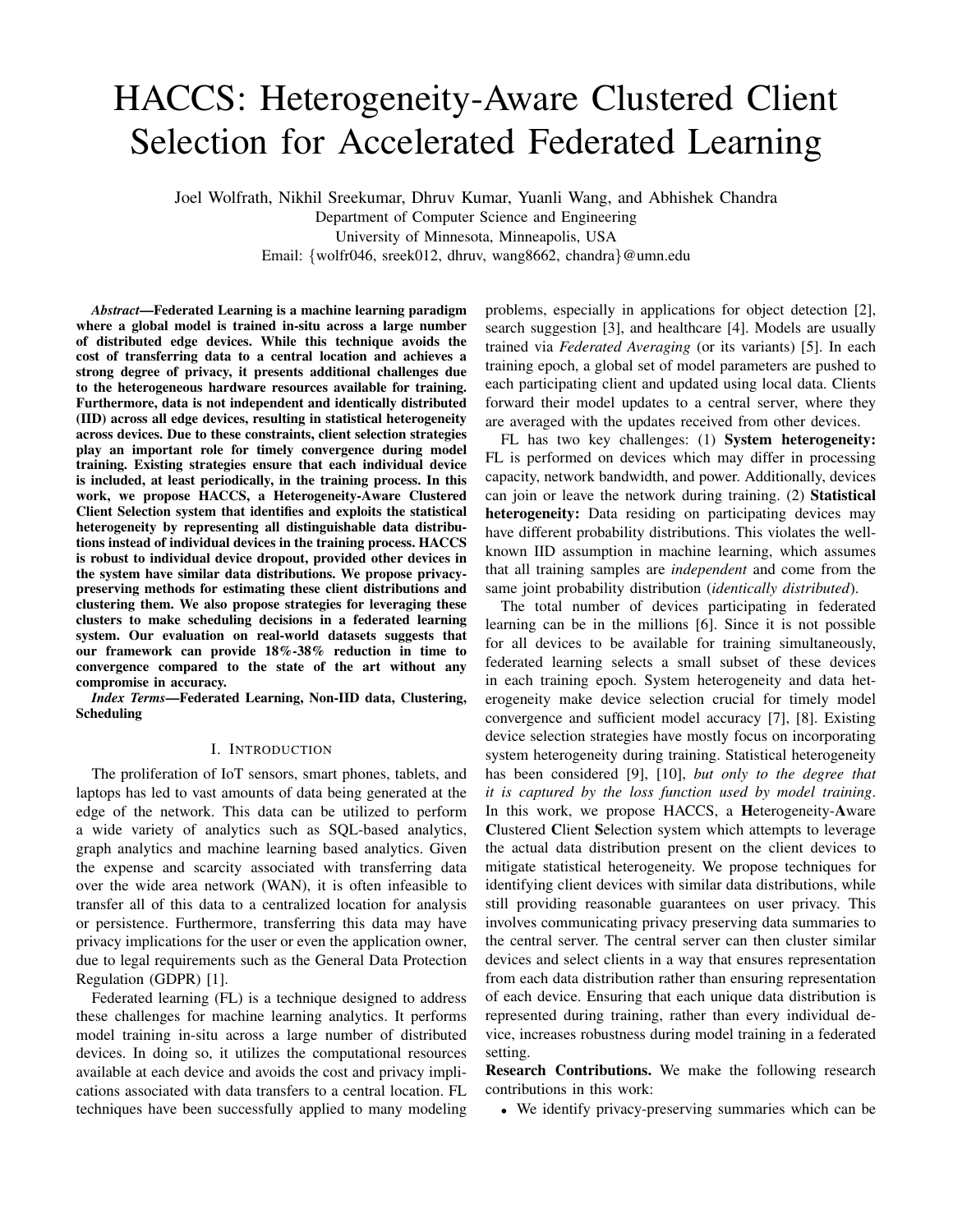used to cluster client devices based on the discernible differences in their data distributions.

- We develop a scheduling algorithm that focuses on scheduling clusters rather than individual devices. The scheduling algorithm attempts to leverage system heterogeneity as well.
- We evaluate HACCS, our proposed framework, using real-world datasets. Our evaluation suggests that HACCS can provide 18%-38% reduction in model training time in comparison to the state of the art.

#### II. BACKGROUND

# *A. System Model*

We consider a two-tier topology comprising multiple client devices connected to a central server. The client devices communicate with the central server via the wide area network (WAN). The data is continuously or periodically generated at each client device. During training, each participating client device computes a locally optimal model update and propagates it to the central server. The central server systematically combines the updates from all the devices to compute a global update. This global update is then communicated back to the participating devices to further improve their local models. This sharing of model updates between central server and client devices happens over multiple iterations until model convergence is achieved.

## *B. Challenges in Federated Learning*

Federated learning has two key challenges:

*1) System Heterogeneity:* In general, variation in system resources can have a large effect on training performance. This also occurs in general distributed machine learning environments, and is not unique to federated learning [11]. For example, differences in computational capacity and network connectivity can have a large impact on performance, even within a single data center. However, the problem is exacerbated in a federated environment due to further disparities in computation, memory, and bandwidth. Additional challenges are posed due to energy constraints and the possibility of devices dynamically joining or leaving the system [12]. Another factor is the amount of data present on each device; some devices may have much more data available for training compared to their peers [9]. These differences highlight the importance of client selection and workload distribution to mitigate the straggler effect in federated settings.

*2) Statistical Heterogeneity:* Machine learning modeling commonly requires that the input data points are independent and identically distributed (IID), which may or may not hold in practice. For example, independence violations may occur when spatial or temporal dependencies exist in the data [13]. When devices are geographically distributed, they may follow unique probability distributions depending on their location. This would also violate the IID assumption. For example, the distribution of alphanumeric characters that are used on a mobile phone will vary heavily by geographical region. The distribution of transportation vehicles and diversity of plant and animal species will also change based on location. This kind of skewed data can have a substantial, negative impact on model training and performance. Furthermore, higher degrees of skew often correspond to increased degradation in the system [14].

## *C. Problem Statement*

Our objective is to minimize the training time of a global federated machine learning model, in the presence of system and statistical heterogeneity. More specifically, we are required to train a supervised classification<sup>1</sup> model across a set of  $n$ distributed devices, with local training data  $\mathcal{Z}_i$  at device i defined as:

$$
\mathcal{Z}_i = \{ (X_{i,1}, y_{i,1}), (X_{i,2}, y_{i,2}), \dots, (X_{i,m_i}, y_{i,m_i}) \} \quad (1)
$$

where  $X_i$  is the matrix of input feature vectors and  $y_i$  is the associated vector of class labels. We are tasked with identifying a client selection strategy which minimizes the time to convergence during model training. The convergence must be with respect to all devices in the system, not just the devices selected for training in each epoch, that is, the loss function must be evaluated over  $\mathcal{Z}_i$  for all  $i \in \{1, ..., n\}$ .

## III. IMPACT OF STATISTICAL HETEROGENEITY

Statistical heterogeneity in FL implies the local data at each client may follow a different probability distribution. Our hypothesis is that aggregating information about the client data distributions can help improve scheduling decisions and reduce training time. For example, if the local data on two client devices,  $C_1$  and  $C_2$ , follow a *sufficiently similar* probability distribution, we may choose to perform model training on only one of the two clients, while still getting a good representation of the other client's data distribution in the training process. If  $C_1$  has more computational power, or better network connectivity than  $C_2$ , we may prefer to use  $C_1$ during most of the training process. Furthermore, if  $C_1$  drops out of the system in the middle of training, we can ensure  $C_2$ is included during those epochs, so that their data distribution is always represented.

To evaluate these hypotheses, we conduct an initial experiment to determine the impact of distribution representation on training performance using the MNIST dataset [15] and the LEAF framework [16]. The dataset consists of 28x28 images of hand-written numbers, labeled from [0-9]. We use the same convolutional neural network model that is presented in LEAF. The overall accuracy is the average test accuracy on all devices across 1000 epochs. We simulated 100 clients and selected 20 of them for each training epoch. We adopt the setting from Zhao et al. [17] to partition 100 clients into 10 groups. Each group contains ten clients and is assigned two classes. We ensure that devices in a group will only have training data from the two classes assigned to the group (see Table I).

We implement two dropping policies: 1) randomly pre-select some clients to drop 2) pre-select an entire group of devices

 $1$ Our technique is also applicable to supervised regression models, without loss of generality.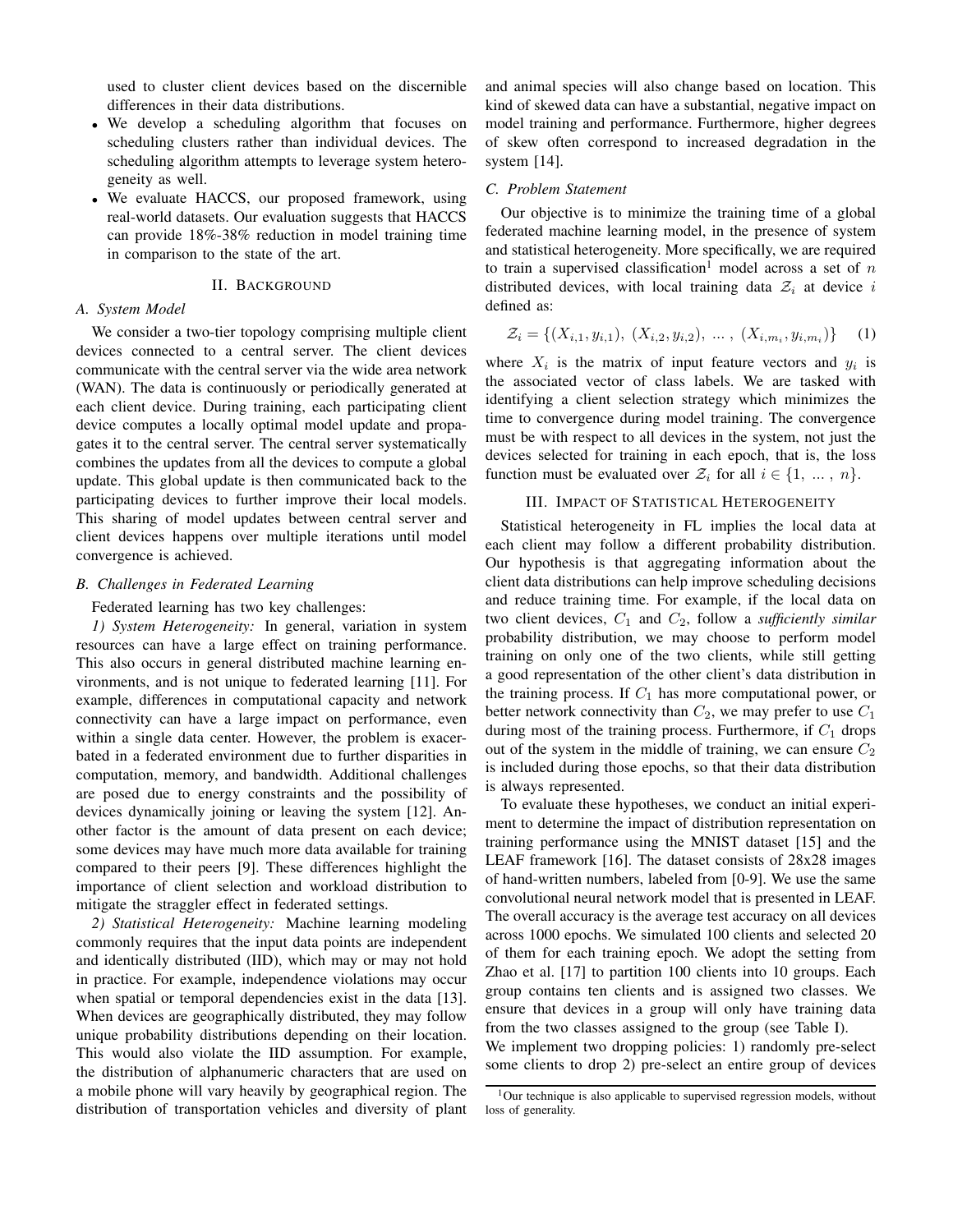TABLE I: Partition of training data on 100 devices

| Device Group No. |    |     |  |
|------------------|----|-----|--|
| <b>Classes</b>   | b. | 5.9 |  |
| Device Group No. |    |     |  |
| <b>Alasses</b>   |    | ገ ና |  |

to drop. For each policy, we drop 80 out of 100 devices and measure the trained global model's accuracy on the local test dataset of each device. The results are shown in Fig. 1.



(a) Devices are randomly dropped permanently



(b) Drop entire groups of devices permanently

Fig. 1: Dropout experiment with skewed labels

In Fig. 1a there is no drop in accuracy for any group, since there are always other clients available to represent the missing labels. We conclude that if some clients from each group participate in training, the accuracy of the group as a whole will not be impacted. In Fig. 1b we see that the groups which have been dropped completely experience a significant drop in accuracy. The accuracy drop for dropped groups that have some of their class labels in participating groups is less than the groups whose class labels are not present in any of the participating groups. These results show that the training accuracy depends on capturing all the unique data distributions rather than all the clients. Based on these insights, we propose a scheduling framework which attempts to identify data distributions on devices and ensure representation from each data distribution during model training.

## IV. PROPOSED APPROACH: HACCS

Our proposed framework requires the scheduler to distinguish different distributions across clients and identify similarities. At the beginning of training, clients can send a compact summary of their local data to a central server, where it is used to identify clients with similar data and make scheduling decisions. Figure 2 shows an overview of HACCS. In the beginning, a client joins the system  $\left( \bigodot \right)$  and sends a summary of its local data to the central server  $(②)$ . Once the central server is ready to begin model training, it compares the client summaries and clusters them to identify groups with similar



Fig. 2: Our proposed system.

data. These clusters are then used to schedule clients for training each epoch, e.g. by selecting the fastest devices within each cluster for training  $\Theta$ ). The selected devices perform model training and send their updates back to the central server to generate the next global model via federated averaging  $(\bigcirc$ . Given this proposal, we now explore methods for summarizing distributions (§IV-A and §IV-B), clustering them (§IV-C), and using the information for scheduling (§IV-D).

# *A. Identifying Similar Data Distributions*

A clustered federated learning system must define and implement the following components:

- 1. A function  $S(\mathcal{Z}_i)$  which is run on each client device. This function takes the local dataset  $\mathcal{Z}_i$  as input and produces a summary or distribution over the dataset, which will be sent to the central server.
- 2. A distance function  $d(S(\mathcal{Z}_a), S(\mathcal{Z}_b))$  which computes how different the summaries of  $\mathcal{Z}_a$  and  $\mathcal{Z}_b$  are.

The central server is then able to perform clustering of clients based on the computed pairwise distances. The clustering quality will depend on the selections of  $S$  and  $d$ , while the degree of privacy depends solely on the choice of summary, S. Our framework proceeds by having each client device compute  $S(\mathcal{Z}_i)$  and send it to the central server.

The distribution summaries we consider are motivated by techniques for identifying IID violations. Standard distributed machine learning models assume that the response variables  $y_i$  and the predictor variables  $X_i$  at each device are drawn IID from a shared joint distribution,  $P(X, y)$ . This joint distribution can be factored as follows:

$$
P(X, y) = P(y) P(X | y)
$$
 (2)

Therefore, if  $P(y)$  (the marginal distribution of the response labels) or  $P(X | y)$  (the data distribution conditioned on the response) differs at any device, we have a violation of the IID assumption. When IID violations occur, it follows that *one of these distributions must differ across one or more devices* [18]. Based on this insight, we propose  $P(y)$  and  $P(X | y)$ as distribution summaries for our framework.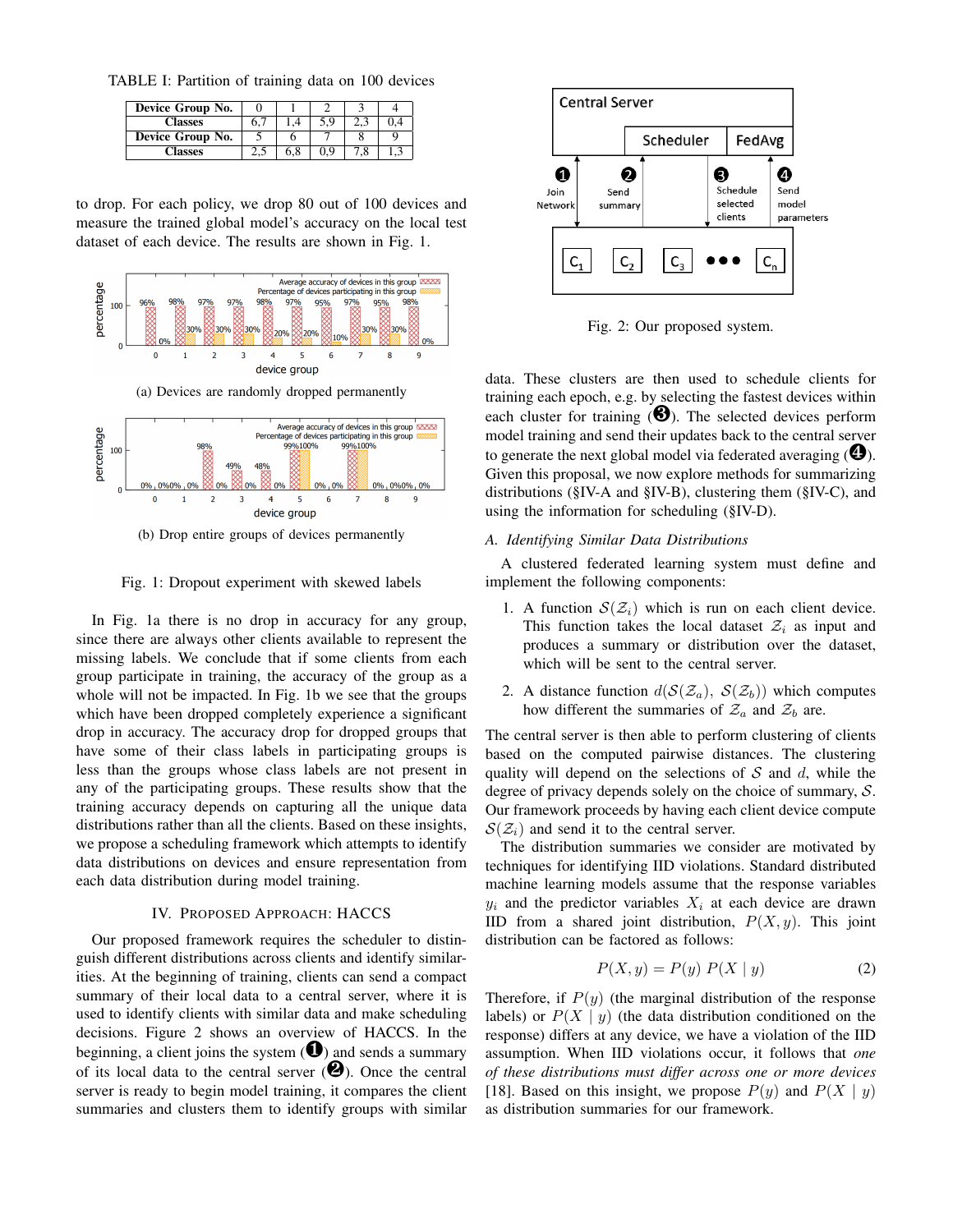Response Distribution. For our first summary, we consider the distribution of response labels,  $P(y)$ . For instance, in an object detection application, this would be the distribution of labels attached to each image, e.g. "cat" or "dog". We use a histogram representation of  $P(y)$  as our choice for S. To perform clustering, we need a mechanism for measuring the distance between these histograms. We define our distance function d to be the *Hellinger distance* [19], given by:

$$
H(\mathcal{S}(\mathcal{Z}_a), \mathcal{S}(\mathcal{Z}_b)) = \frac{1}{\sqrt{2}} \|\sqrt{\mathcal{S}(\mathcal{Z}_a)} - \sqrt{\mathcal{S}(\mathcal{Z}_b)}\|_2 \quad (3)
$$

This distance function is useful for measuring the distance between histograms, since it can tolerate zero entries. It also produces a nice bounded output over our inputs, more specifically:

$$
0 \le H(\mathcal{S}(\mathcal{Z}_a), \ \mathcal{S}(\mathcal{Z}_b)) \le 1 \tag{4}
$$

If  $c_i < \infty$  is the number of class labels that exist on a given device, then the data size required to send this histogram summary over the network is  $\Theta(c_i)$ .

**Conditional Data Distribution.** For the  $P(X | y)$  summary, we need to use a set of histograms as our choice for  $S$ , one for each unique class label  $c_i$ . Taking the example of the object detection application again, this would be the distribution of pixels associated with each response label. Therefore, the data size required to send this summary over the network is  $\Theta(c_i p)$ , where  $p$  is the number of bins in the histogram used to estimate the local  $X_i$  values. For the distance function, we use the *average* Hellinger distance between the two sets of histograms. Clearly, the  $P(X \mid y)$  summaries are more expensive than the  $P(y)$  summaries to send over the network. However, both summaries have the added benefit of being relatively consistent over time (assuming data isn't being generated very rapidly).

Gradients of the loss function or model weights could also be leveraged as a summary in our framework. The intuition is that after each epoch, some devices may have gradients that point in similar directions. However, these patterns may change rapidly, since gradients change every training epoch. This requires that summaries be communicated to the central server frequently and clustering be performed each epoch, which may not be optimal in practice.

## *B. Privacy Considerations*

Federated learning frameworks ensure the privacy of user data, to the degree that model updates do not provide information about the data distribution [5]. Aggregating summaries of local data has the potential to weaken these privacy guarantees. To address this issue, we utilize techniques from *differential privacy* to provide stronger guarantees with respect to the privacy of each user. This allows us to explicitly quantify the degree to which a user's privacy is violated by our distribution summary.

As discussed in section IV-A, we use histograms to represent distributions in our framework. Since histograms have the potential to leak information about the client's data, we need to apply differential privacy techniques to ensure they meet the privacy requirements of the application. More formally,



Fig. 3: Example histograms for a client with 1000 training points for each of 10 labels, using  $\epsilon = 0.1$  and  $\epsilon = 0.005$ .

given a tolerable privacy loss  $\epsilon$ , our histograms satisfy ( $\epsilon$ , 0)differential privacy if for each histogram bin, we add a random noise value  $\lambda_i$  drawn independently from a Laplace  $(0, 1/\epsilon)$ distribution. This technique is known as the *Laplace mechanism* [20]. The second parameter for the Laplace distribution controls the variability, given by:

$$
\text{Var}[\lambda_i] = 2\left(\frac{1}{\epsilon}\right)^2 \tag{5}
$$

Therefore, smaller values of the privacy loss  $\epsilon$  correspond to a larger variance in the noise distribution. This increases the difficulty of identifying the true distribution that was originally represented by the histogram, as is illustrated in figure 3. Thus, smaller values of the privacy loss provide stronger privacy but reduce accuracy of identifying similar distributions, establishing a fundamental trade-off between privacy and accuracy. We explore this trade-off in section V.

## *C. Clustering Mechanisms*

There are many different clustering techniques in the literature which could be used for our proposed data summaries. For our implementation of HACCS, we use density-based algorithms, such as DBSCAN [21] and OPTICS [22], to identify similarities between clients. There are some key properties of these algorithms that make it useful for our application [23], including:

- The ability to identify clusters of arbitrary shape
- A relatively low number of hyperparameters to specify
- The ability to classify points as noise, rather than forcing them to be assigned a cluster. This is important, since our scheduling algorithm assumes a good degree of statistical similarity between clients in the same cluster.

We selected the OPTICS algorithm for our evaluation, since it satisfies these properties and has one less hyperparameter compared to DBSCAN. In practice, the data distribution at a given client device could change over time. While it seems unlikely that the distribution could change substantially during model training, our framework can adapt in real time to shifts in data distribution. If clients are allowed to asynchronously send updated data summaries to the central node, new cluster assignments could be generated while training is in progress. The same technique can be applied for devices joining the system during model training, which allows our framework to adapt to new information in real time.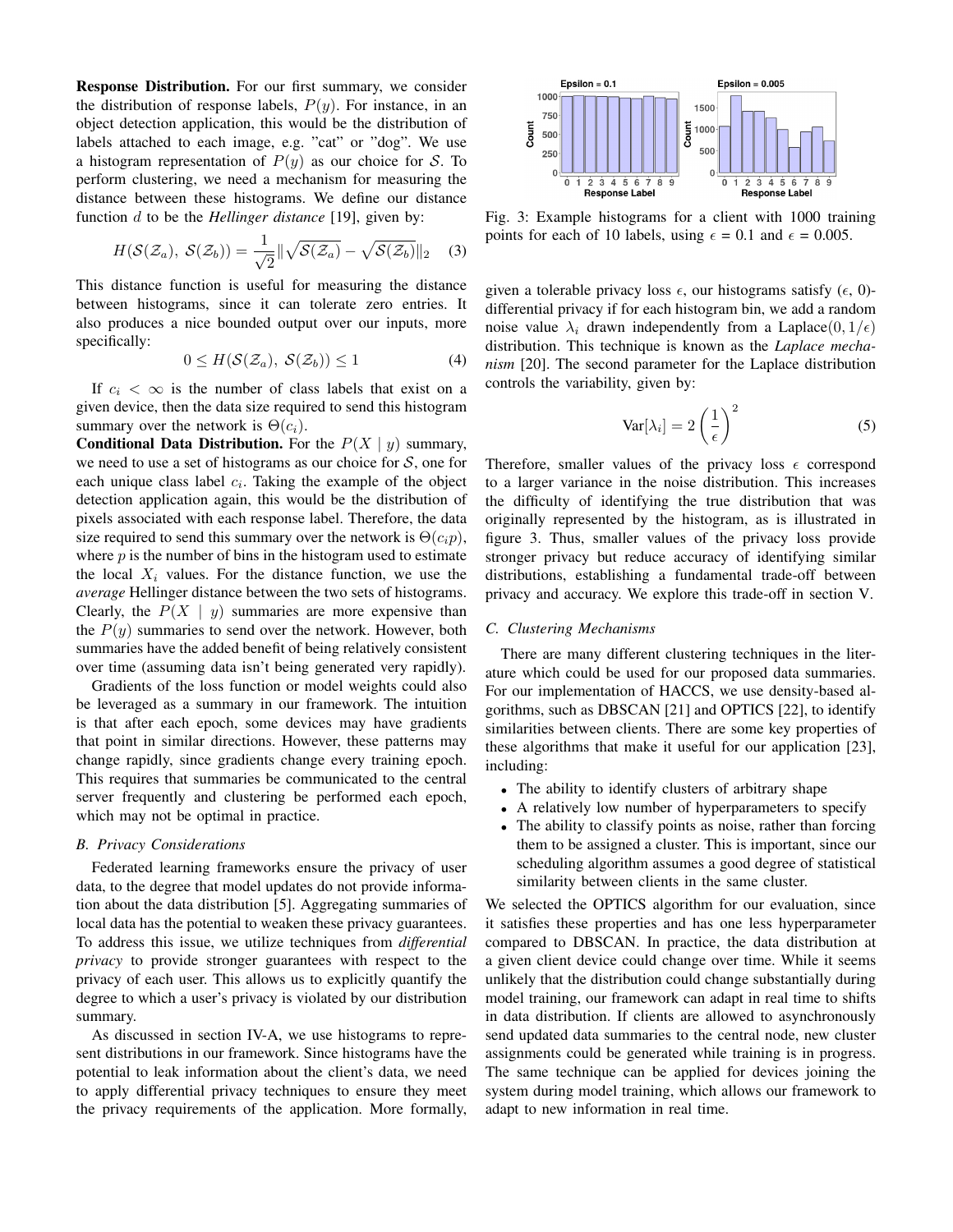# *D. Scheduling Policies*

Given a set of client devices and their corresponding cluster assignments, we are required to schedule a subset of clients in each epoch during training. Assuming our clusters capture some of the statistical heterogeneity, our scheduler now must account for the difference in training loss across the devices, in addition to any system heterogeneity that exists. We propose a scheduling algorithm which leverages weighted random sampling of our identified clusters. We employ a selection strategy loosely based on the algorithm proposed by Xu et. al. [24] which systematically selects clients with higher loss and lower training latency (or time to completion). We adapt this technique to sample clusters rather than individual devices, using the average loss and latency in each cluster as inputs. We define the latency for a given client to be the expected time required to transfer the model parameters to and from the client, plus the time required to perform a single epoch.

Once a cluster has been sampled, we then select devices within a cluster based primarily on their estimated latency, since the devices within each cluster should have similar data distributions. Let  $ACL<sub>i</sub>$  be the average loss per client in cluster i and define  $\tau_i \in [0, 1]$  be the expected reduction in latency:

$$
\tau_i = 1 - \frac{\text{Latency}_i}{\text{Latency}_{max}} \tag{6}
$$

where Latency  $_{max}$  is the maximum latency across all clusters. Then, we are assigning a sampling weight  $\theta_i$  to each cluster, which is a convex combination of the reduction in latency and the (normalized) average cluster loss:

$$
\theta_i = \rho \tau_i + (1 - \rho) \frac{\text{ACL}_i}{\sum_{j=1}^k \text{ACL}_j} \tag{7}
$$

where  $\rho \in [0, 1]$  specifies the trade-off between loss and latency optimization. We use these weights for simple random sampling with replacement (Weighted-SRSWR) to select clusters each training epoch. The probability of selecting a given cluster increases if the expected reduction in latency is large or if the average loss in the cluster is large. Figure 4 depicts the scheduling algorithm at a high level. The full client selection proposal is outlined in Algorithm 1.

## *E. Bias Considerations*

Our scheduler prefers more performant devices within a cluster, which has the potential to bias the model by neglecting stragglers. If we assume the data across devices within a cluster is IID, then no bias is introduced since model updates for low latency devices are guaranteed to benefit all devices in that cluster. However, our summaries only consider part of the joint distribution and not the full joint (eq. 2). Therefore, in practice, it is possible for some amount of skew to exist within a cluster. For example, if we configure HACCS with the  $P(X | y)$  summary, it is still possible for the label distribution,  $P(y)$ , to vary across devices within a cluster. This bias could be mitigated by clustering based on joint distributions. However, requiring the clients to send these distributions as a data



Fig. 4: Six clients are grouped into 2 clusters based on their data similarity. If we are allowed to schedule 3 devices, we sample the set of clusters 3 times and take the lowest latency device available. This illustrates one possible outcome.

| <b>Algorithm 1:</b> Centralized Client Selection                                      |  |  |  |  |
|---------------------------------------------------------------------------------------|--|--|--|--|
| <b>Input:</b> Device summaries $S(Z_i)$ , Distance function d,                        |  |  |  |  |
| Target number of clients $k$                                                          |  |  |  |  |
| <b>Result:</b> Devices for training in the current epoch                              |  |  |  |  |
|                                                                                       |  |  |  |  |
| $/*$ Computed at the start of training<br>$\star/$                                    |  |  |  |  |
| $distMatrix \leftarrow$ Pairwise differences, $d(S(\mathcal{Z}_i), S(\mathcal{Z}_i))$ |  |  |  |  |
| $clusters \leftarrow \text{OPTICS}(distMatrix)$                                       |  |  |  |  |
|                                                                                       |  |  |  |  |
|                                                                                       |  |  |  |  |
| /* Computed each epoch<br>$\star/$                                                    |  |  |  |  |
| $\theta_i \leftarrow$ Output from eq. 7                                               |  |  |  |  |
| $sample \leftarrow Weighted-SRSWR(k, clusters, \theta_i)$                             |  |  |  |  |
| $clients \leftarrow \text{empty list}$                                                |  |  |  |  |
| <b>for</b> cluster in sample <b>do</b>                                                |  |  |  |  |
| $bestClient \leftarrow \leftarrow$ min latency client in <i>cluster</i> >             |  |  |  |  |
| insert(clients, bestClient)                                                           |  |  |  |  |
| remove(cluster, bestClient)                                                           |  |  |  |  |
| end                                                                                   |  |  |  |  |

return clients

summary will not scale well in practice. Other FL frameworks give the user a parameter which can control the preference for performance (and therefore the amount of bias) [9], [10]. The analogous parameter in our framework is  $\rho$ , which specifies the preference for low latency vs. bias in the system. Smaller values of  $\rho$  will cause us to assign larger weights to clusters with high loss. This increases the probability of sampling these clusters, and therefore increases the probability of including slow devices in training. We examine these device inclusion frequencies in section V.

Changes in the system can also help mitigate bias in our framework, since the ordering of clients in a given cluster can change during training. For example, re-clustering can occur when clients join or leave the system (dropout). Furthermore, the performance of any given client can change over time, e.g. in the case of mobile phones, a user might move to a Wi-Fi connection or charge the battery on the device. In these cases, devices could be reordered within a cluster, since the latencies have changed. If the relative performance of a device in a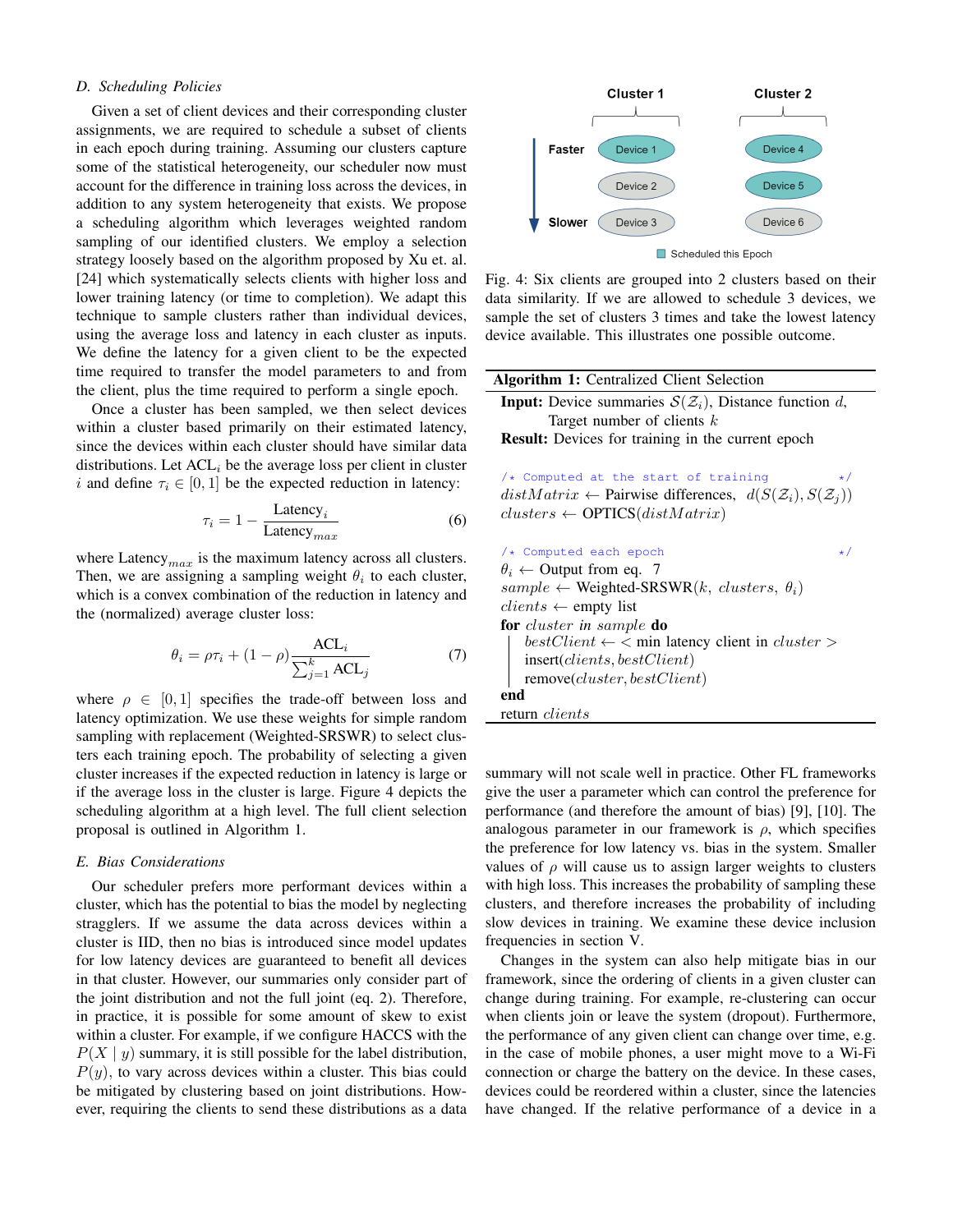cluster increases, its selection probability will also increase, since we include the fastest devices first for model training.

### *F. Implementation*

Our implementation of HACCS is built in Python and uses gRPC [25] for communication between clients and the central server. When a client is initialized, it connects to the server and provides some basic information, including a summary of its local data for scheduling as well as estimates of its available computational resources. The client can optionally add noise to its data summary prior to sending, which enforces any differential privacy requirements for the system.

We use the PySyft [26] framework for the model training and communication of model weights between the clients and server. Each training epoch, the central server pushes the global model parameters to each of the clients scheduled for training. PySyft communicates these parameters to each client and computes a model update using the local data of each client. Once all client updates are received, the server averages the model updates to produce a new set of global parameters.

#### V. EVALUATION

We evaluate the performance of HACCS compared to other techniques in the literature using real-world datasets. We use the time-to-accuracy (TTA) metric to evaluate performance, which measures how long it takes to obtain a pre-specified model accuracy on the selected dataset.

## *A. Setup*

Datasets. We consider two datasets for our evaluation:

- FEMNIST [16]: This dataset is part of the LEAF framework and is an extended version of MNIST [15]. It consists of 28x28 black and white handwritten alphanumeric characters (lowercase and uppercase).
- CIFAR-10 [27]: This dataset consists of 32x32 color images used for classification with 10 classes. Example response labels include cars, airplanes, cats, and dogs.

Testbed. Our experimentation setup considers two 24 core hyperthreaded Intel Xenon CPU E5-2620 machines with 64GB RAM each to emulate 25 clients per machine, to get 50 clients in total<sup>2</sup>. We train a convolutional neural network based upon the LeNet architecture [28]. The data distribution per client consists of a majority label (75%) and three noise labels (12% / 7% / 6%) unless otherwise specified. The amount of data available in each client varies.

To address system heterogeneity, we introduced time-based delays to simulate differences in computation, bandwidth, and network latency. For each attribute, we assigned a performance category: fast, medium, slow, and very slow, with the probability of assignment being 60%, 20%, 15%, and 5% respectively. Table II outlines the differences between each category. Where there are intervals listed in the table, we randomly generated a number uniformly over that interval for each client. We

| Attribute  | Fast               | Medium       | Slow         | Very Slow    |
|------------|--------------------|--------------|--------------|--------------|
| Compute    | No Delay           | $1.5 - 2.0x$ | $2.0 - 2.5x$ | $2.5 - 3.0x$ |
|            |                    | Delay        | Delay        | Delay        |
| Bandwidth  | $75-100$           | $50-75$      | $25-50$      | $1 - 2.5$    |
|            | <b>Mbps</b>        | <b>Mbps</b>  | <b>Mbps</b>  | <b>Mbps</b>  |
| NW Latency | $\sqrt{20-200}$ ms | $20-200$ ms  | $20-200$ ms  | $20-200$ ms  |

TABLE II: Categories for modeling system heterogeneity.

used these delays and distributions to simulate performance differences across clients in the system.

Client Selection Strategies. We evaluate the following baseline and proposed strategies:

- Random Selection: Out of the available clients, we randomly select  $k$  clients per epoch for training.
- TiFL: Clients are first grouped into tiers based on their computational performance [9]. Each epoch, a tier is randomly selected based on the average loss in each tier and how often tiers have been sampled in past epochs.
- Oort: Each client is assigned a utility based on the current loss and the estimated latency [10]. In each epoch, we recompute the utility of each client available for training and select  $k$  clients with the highest utility.
- HACCS using  $P(y)$ : Clients are clustered based on the marginal distribution of response labels. Clusters and clients are selected as outlined in §IV-D.
- HACCS using  $P(X | y)$ : Clustering is based on data conditioned on the response labels as discussed in §IV-A.

#### *B. Scheduling Performance*

In this experiment, we compare the time-to-accuracy (TTA) for different client selection strategies. The number of clients participating in the training process is set to 10 (20% of 50 clients) and the total number of labels available is set to 10 across both CIFAR-10 and FEMNIST<sup>3</sup>.

Figure 5 shows a smoothed curve for the training time across both datasets. For CIFAR-10 (Figure 5a),  $P(y)$  achieves the highest accuracy and lowest convergence time followed by  $P(X \mid y)$ , TiFL, Oort and Random. For example, to reach an accuracy of 50%, both  $P(y)$  and  $P(X | y)$  take less than 4300 seconds compared to the 5600 seconds taken by TiFL and Oort, a 23% improvement.  $P(y)$  and  $P(X | y)$ take advantage of the data summaries of response labels and input features respectively to cluster clients with similar data distributions. TiFL and Oort eventually obtain comparable model performance to  $P(X | y)$ ; however, they take more time to converge in the absence of methods which take advantage of data heterogeneity.

For FEMNIST (Figure 5b),  $P(y)$  achieves higher accuracy with low convergence time when compared to  $P(X | y)$ , TiFL, Oort and Random.  $P(y)$  takes 18%, 27%, 40% and 74% less time than  $P(X | y)$ , TiFL, Random and Oort respectively to reach 80% accuracy. All models eventually obtain comparable accuracy on this dataset. The Oort scheduler ensures that it

 $2$ Since real world client devices may not necessarily have GPUs, we emulate the client devices using commodity CPU hardware. Nevertheless, we expect similar results with GPUs.

 $3$ Wherever applicable, we consider only a portion of labels so as to have a tangible overlap of labels between clients.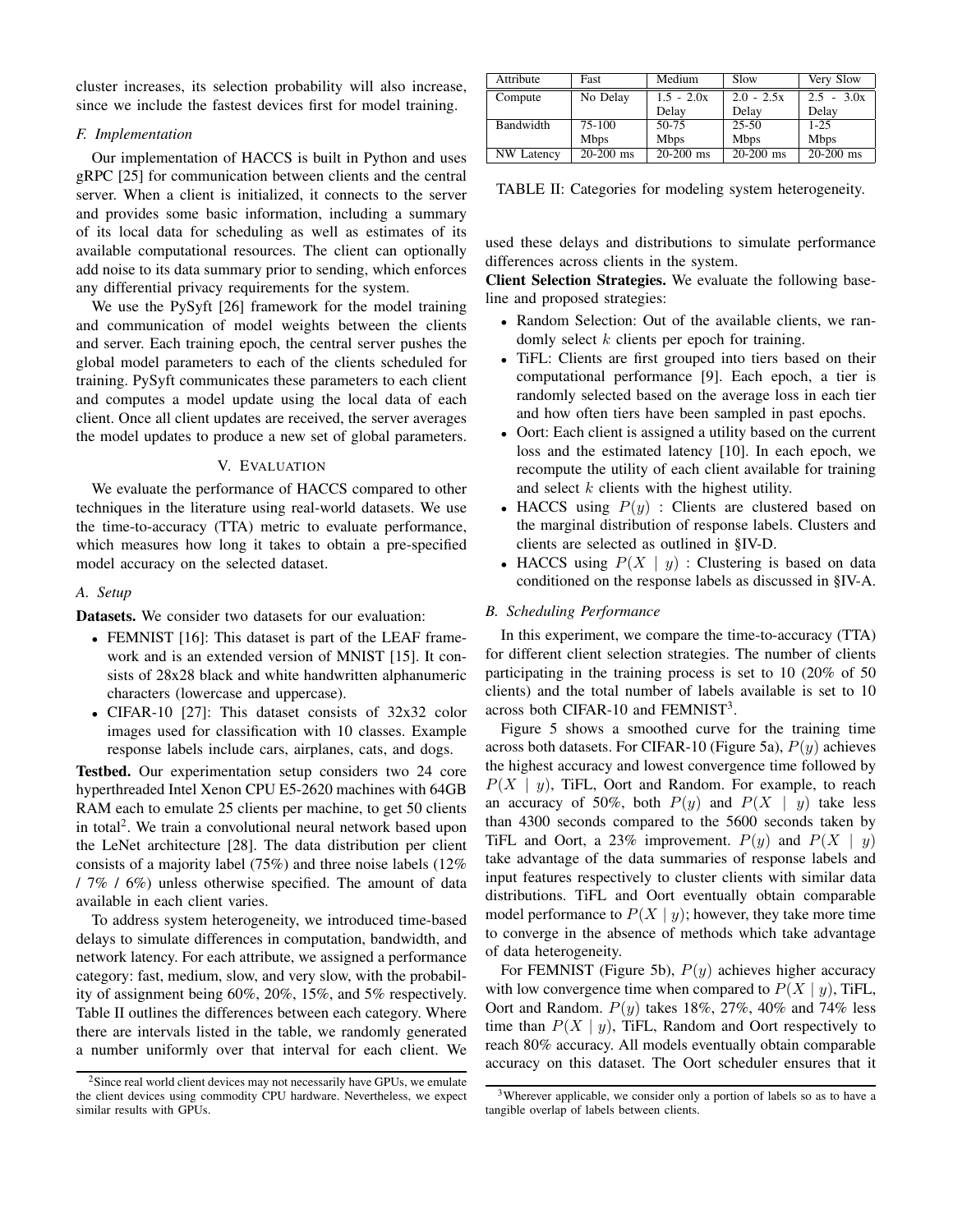always selects the highest utility clients per epoch. However, it may fail to accommodate all the data distributions during training, leading to a higher convergence time.



(b) Performance with the FEMNIST dataset

Fig. 5: Training convergence performance of different client selection strategies for CIFAR10 and FEMNIST.

## *C. Dropout Performance*

Federated learning systems can experience a large amount of volatility during the model training process. For example, the owners of the client devices may move from one location to another, resulting in a switch or loss of internet connectivity. In this section, we investigate the effect of device dropout across the client selection strategies. To simulate dropout, we randomly mark 10% of the clients as unavailable at the beginning of each epoch. At the end of each epoch, we recover the failed devices and mark them as available for the next epoch. We seed the random number generators to ensure that the same set of devices are dropped in each epoch across all the client selection strategies. We use 20 classes of the FEMNIST dataset for this experiment, where labels are distributed across the devices in the same proportion  $(75\% / 12\% / 7\% / 6\%)$  as used in the scheduling performance experiments.

Figure 6 depicts the model accuracy over time with device dropout.  $P(X | y)$  achieves higher accuracy and lower training time, followed by TiFL,  $P(y)$ , Random and Oort. To reach an accuracy of 50%, TiFL,  $P(y)$ , and Random take 18%, 29% and 60% extra time as compared to  $P(X | y)$ . The clustering of client devices based on data and system heterogeneity allows  $P(y)$  and  $P(X | y)$  to replace dropped devices with next best performing devices in the same cluster if one is



Fig. 6: Performance with 10% dropout on FEMNIST dataset.

available. The availability of more features ensures better clustering of client devices for  $P(X | y)$ , causing it to perform better compared to  $P(y)$ . As for TiFL, the dropped devices can be replaced by devices from the same tier.  $P(y)$  and TiFL have a similar trajectory, so we believe the devices present in tiers for the experiment had similar data distributions. However, for the Oort strategy, which takes into account the loss for client selection, if a client with unique distribution drops frequently, this can cause oscillation of accuracy values leading to more time to converge.

# *D. Sensitivity Analysis*

We now evaluate the degree to which our framework's performance depends on the various tuning parameters in HACCS, in addition to the degree of skew in the data distribution using the CIFAR-10 dataset.

*1) Degree of Label Skew:* This work proposes techniques for leveraging skewed data (via clustering) to accelerate model training. However, the degree of skew can vary substantially in practice. If the data across federated devices is close to IID, our clustering could result in one large cluster. We now evaluate HACCS against data distributions with various degrees of skew to characterize the worst-case performance. We compare three levels of skew: the IID case (no skew) with 10 labels per client, skewed data with 5 randomly selected labels per client, and highly skewed data, which has one main label per client, plus a few randomly selected noise labels.

Figure 7 shows the time-to-accuracy for each strategy and degree of skew. First, we examine the IID case, where data points across all devices come from the same joint distribution. More specifically, we ensure that data from each label is present on every client device. We also ensure that the same number of training samples exist on each client, which is unlikely to occur in practice [14], [29]. All of the techniques outperform the random scheduler, which selects slow clients unnecessarily. Our  $P(y)$  method and the Oort scheduler both achieve the fastest TTA in this setting. The clustering for  $P(y)$  groups all of the clients into a single cluster, which allows us to simply select the fastest clients each epoch. Our  $P(X | y)$  scheduler was only better than the random scheduler. The higher dimensional data summaries used for clustering caused it to identify a few clusters, even though the data was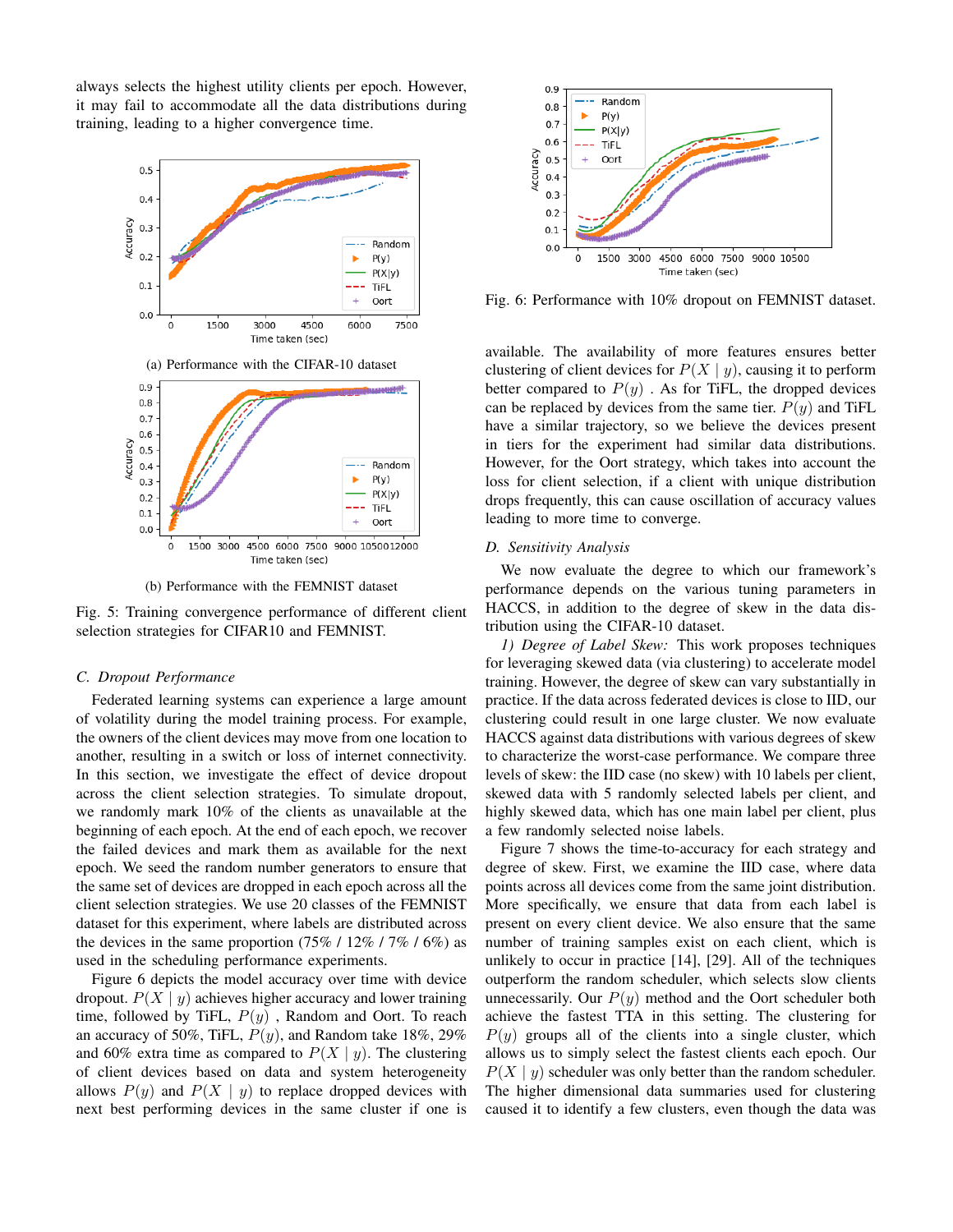

Fig. 7: Time to obtain 50% accuracy across various degrees of skew in the data distribution.

IID. Therefore, some slower devices were selected for training unnecessarily. Tier selection in TiFL is probabilistic in nature, so it will not necessarily select the fastest tier each epoch. All of the experiments with IID data outperform the experiments using skewed data, which is expected.

We now introduce skew in the data distribution, which is more representative of a real-world dataset. We randomly assign 5 labels to each client; each individual label now exists only on a subset of the clients. This puts more pressure on the scheduling algorithm to select clients that ensure representation from each data distribution. In this case, both of our proposed methods outperform the baseline techniques (TiFL and Oort).  $P(y)$  gives 16% and 35% reduction in TTA when compared to TiFL and Oort respectively. We observe that TiFL outperforms the Oort scheduler and both outperform the random scheduler. In the final experiment, we increase the skew further to a single label per device, plus a few noise labels. We observe a similar result to the 5 label experiment when comparing the schedulers. More specifically, our proposed approaches outperform the baselines (TiFL and Oort).  $P(y)$  gives 36% and 38% reduction in TTA when compared to TiFL and Oort respectively. We conclude that our techniques are most beneficial when the data distribution is skewed and our  $P(y)$  technique is comparable to existing techniques when the underlying data is IID.

*2) Privacy Parameter:* As previously discussed, we apply differential privacy techniques to ensure that our histograms do not reveal information about the client data. This technique requires a privacy budget, epsilon  $(\epsilon)$ , which is specific to each application. First, we evaluate the impact of epsilon on our clustering accuracy. Then, we evaluate its impact on scheduling and training time.

First, we evaluate the impact of privacy loss  $\epsilon$  on our clustering accuracy using the  $P(y)$  summary. We use 20 clients for this experiment, where exactly 2 clients are assigned to each response label from the CIFAR-10 dataset. This will ideally generate 10 clusters, each containing two clients. The clustering accuracy will be based on the number of clusters we correctly identify. The results are plotted in figure 8a. Each device has  $m_i$  data points following a 70% / 10% /10 % / 10% distribution. We vary the amount of data, since the noise



(a) Epsilon values vs Clustering Accuracy for the  $P(y)$  summary. Small values of epsilon  $( $0.01$ ) can heavily impact our$ ability to identify clusters for all three data sizes.



(b) Impact of the  $\epsilon$  parameter on TTA.

Fig. 8: Differential privacy experiments using CIFAR-10

added to each histogram bin will have a larger impact on small data sizes. For each value of  $\epsilon$ , we performed clustering 10 times and averaged the observed accuracy values (all margins of error for a 95% CI are less than 0.1). We observe that when there are more than 500 data points on each client, the clustering accuracy remains very high for  $\epsilon \geq 0.05$ . When there are only 100 data points per device, we see a much smoother drop in accuracy across the different values of  $\epsilon$ .

Our second experiment evaluates the effect of the privacy loss  $\epsilon$  on the model training performance. Figure 8b shows the results of this experiment. We observe that  $\epsilon = 0.1$  achieves a 34% reduction in TTA as compared to the random scheduler. For  $\epsilon = 0.01$  and  $\epsilon = 0.001$ , we observe reductions of 23% and 16% respectively. Therefore, increasing the privacy requirements on the system reduces the effectiveness of our clustering technique, which is expected. When data summaries fail to accurately reflect the local data on each client, our ability to leverage it in scheduling is also reduced.

*3) Effect of* ρ *on Scheduling:* We now systematically vary the  $\rho$  parameter to identify its impact on training performance. This parameter is used to specify the trade-off between latency and loss when scheduling clusters in each epoch (see Eq. 7, low values of  $\rho$  favor clients with high loss, while high values of  $\rho$  favor clients with low latency). We used the CIFAR-10 dataset for this experiment and the same skewed distribution of labels used in the performance experiments.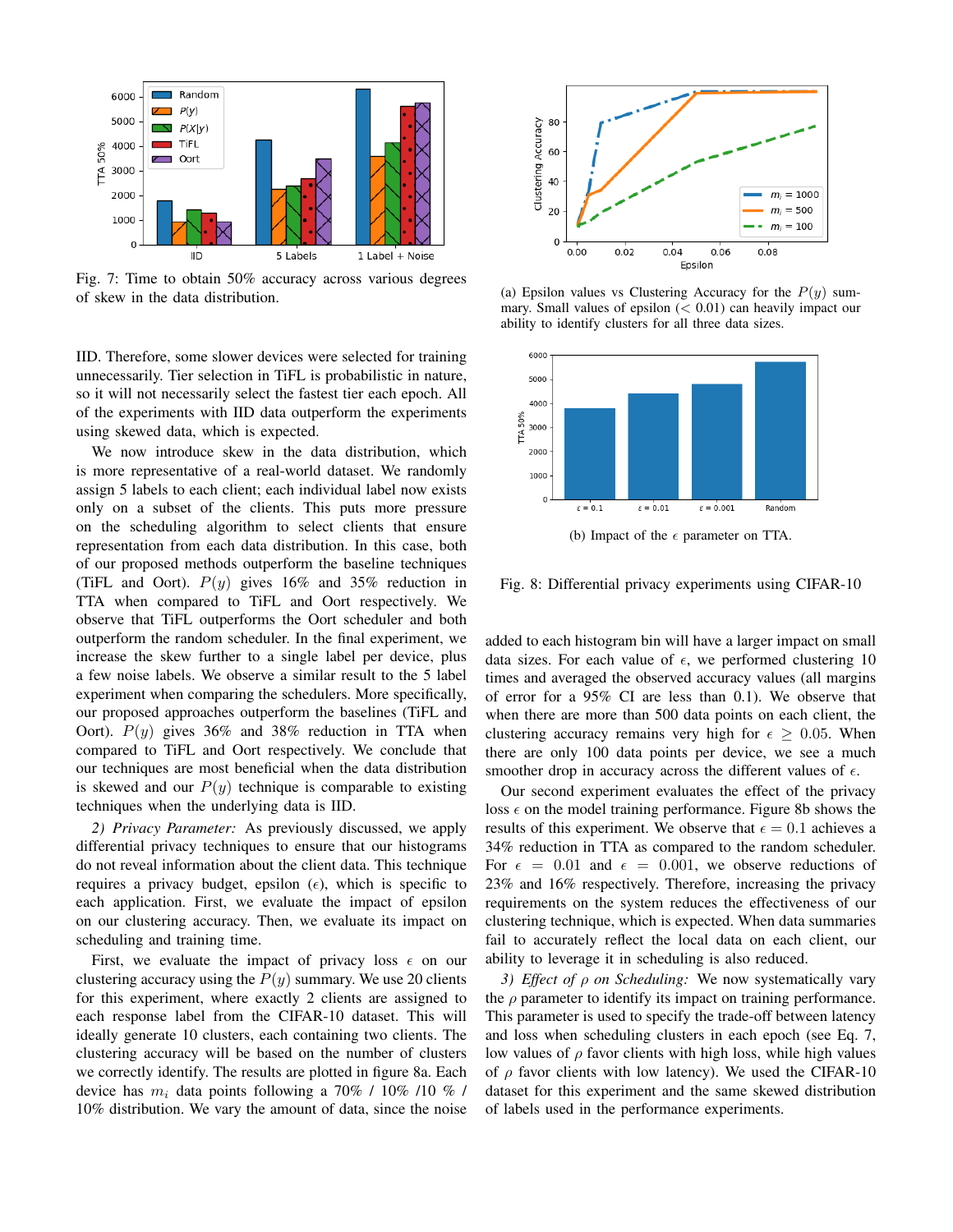

Fig. 9: Effect of the  $\rho$  parameter during model training.



Fig. 10: Performance with both label and feature skew.

Figure 9 shows the result of this experiment across multiple values of  $\rho$ . We observe that larger values of  $\rho$  are associated with a faster time to converge to 50% model accuracy. This suggests that assigning a larger sampling weight to faster clusters is preferable to assigning a larger weight to clusters with higher loss. There are a few factors that explain this relationship. First, our data distributions allowed for 25% of the data on each client to consist of "noise" labels. This provides some diversity in the data distributions of each cluster, which allows us to learn more than just a single label from each cluster. Second, even if smaller weights are assigned to clusters with higher loss, the law of large numbers implies they should still be sampled occasionally during training (provided the weights are not extremely small).

*4) Feature Skew:* This work mostly considers label skew, which is consistent with the evaluations in related works [9], [10]. However, since one of our data summaries explicitly considers feature skew, we include an experiment to briefly examine its effects. For this experiment, we use a modified MNIST dataset, where half of the images are randomly selected and rotated 45° prior to training [15]. Similar to previous experiments, we skew the label distribution and we also ensure that the major labels all have the same rotation angle (either  $0^{\circ}$  or 45 $^{\circ}$ ). This rotation ensures that features will be skewed, even when the majority labels match across devices.

Figure 10 shows the accuracy obtained over time for our methods and the baselines. For a target accuracy of 85%, the

 $P(X \mid y)$  method had the fastest TTA, followed by  $P(y)$ and TiFL, which were both about 4% slower. The decrease in performance with the  $P(y)$  summary is expected, since we have ensured there will be skew within the identified clusters. For example, if the  $P(y)$  method puts all devices with the label "8" in a cluster, there will be some devices that have rotated images and some without.

*5) Scheduling Bias:* The ρ parameter controls our preference for low latency, at the expense of potentially introducing bias into the model. Since our summary functions do not represent the full joint distribution, it is possible for a slow device to have a unique skew which is not captured elsewhere in the cluster. To examine these effects, we ran the feature skew experiment with  $\rho = 0.01$  (i.e. a strong preference for minimizing loss rather than latency). Table III shows the fraction of devices in each cluster that were included for training over 200 epochs. We observe that all clusters included at least 50% of their devices at some point during training over 200 epochs. Most of the clusters (8/10 for  $P(y)$  and 30/31 for  $P(X \mid y)$  included 75% or more of their devices at some point during training.

TABLE III: Device inclusion over 200 epochs

| <b>Devices Included</b> | $0-50%$ | $50 - 75\%$ | 75-100% |
|-------------------------|---------|-------------|---------|
| $P(y)$ Clusters         |         |             |         |
| $\zeta \mid y$ Clusters |         |             | 30      |

Figure 11 takes a deeper look at the difference in accuracy between the fastest and slowest devices in each cluster. We observe that for both clustering methods, the difference in accuracy between the fastest and slowest devices is close to zero and even negative in some cases. Most of the zero entries for the  $P(X | y)$  summary indicate clusters that only had a single device as a member. Negative numbers indicate that the global model actually performed better on the slowest device rather than the fastest device. We also observe that the global model sometimes performs worse on the slowest devices within a cluster (which is more notable with the clusters using the  $P(y)$  summary). This is caused by feature skew within the identified clusters. One possible way to ensure stragglers within a cluster are selected more frequently would be to perform sampling within a cluster, rather than simply using the current ordering based on latency.

#### *E. Discussion*

Both of our proposed methods,  $P(y)$  and  $P(X | y)$ , perform well compared to the baseline techniques. However, we did not observe a consistent winner between the  $P(y)$  and  $P(X | y)$ method across all the experiments. In practice, we believe the  $P(y)$  summary may be preferable since it is more compact and it provides less information about the user's private data. The  $P(X \mid y)$  summary generates a representation of the distribution of pixels for each class of images on a device, which has more privacy and bandwidth implications. While we proposed and evaluated a scheduling strategy based on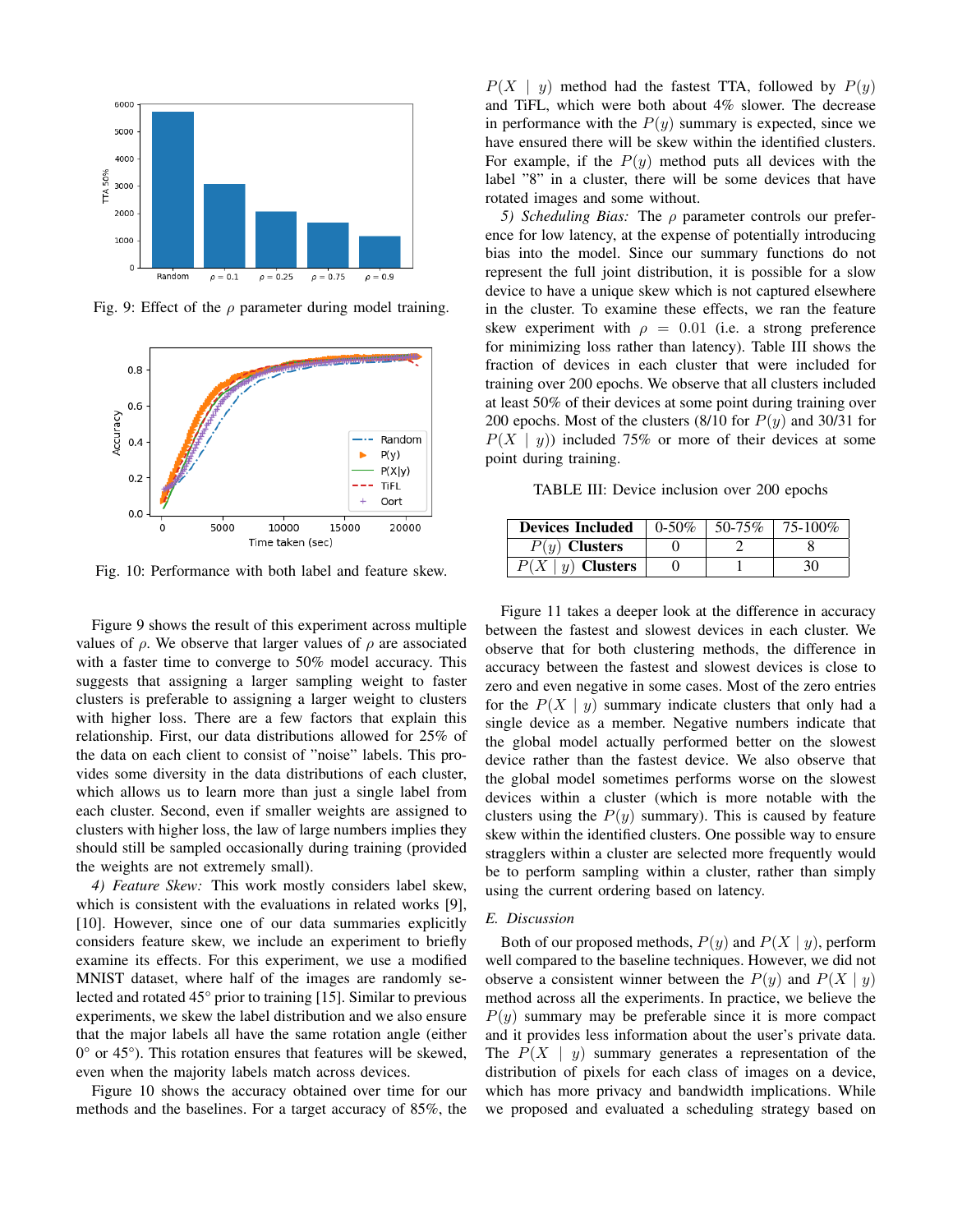

(b) Accuracy difference for  $P(X | y)$  clusters

Fig. 11: Difference in accuracy between fastest and slowest device in each cluster.

clusters, we believe exploring additional scheduling strategies will be an important future research direction. Different kinds of privacy-preserving data summaries could also affect performance in HACCS and could be a future topic of research.

## VI. RELATED WORK

*Distributed ML Systems*: Many of the existing general purpose distributed ML systems [30], [31] fall short of adapting model training in presence of system heterogeneity (compute and network) to reduce the training time. Although prior work has addressed compute and network heterogeneity [32]–[35], it led to trade-offs between training time and model accuracy. This trade-off is addressed by [11], however it does not take advantage of the data heterogeneity. Also, these systems focus on complex machine learning models that require stable CPU/GPU clusters. However, in case of FL, the heterogeneous nodes are volatile in nature. Our methods accelerate model training in this setting by utilizing the heterogeneous nodes.

*System and Statistical Heterogeneity*: Many systems exist that attempt to identify and mitigate system heterogeneity in federated learning [36]–[38]. The FedProx system [36] attempts to address these issues by dynamically tailoring the workloads to match the resources available on each client. For example, devices that are bandwidth constrained or have limited computational resources are allowed to perform a smaller amount of work each training epoch. This nonuniform distribution of work mitigates the straggler effect to some degree. Other systems attempt to address both system and statistical heterogeneity simultaneously. The Oort system dynamically prioritizes devices for scheduling based on their perceived utility [10]. The utility values are based on the empirical loss each epoch, where devices with high losses are given scheduling priority in the system. The TiFL system first groups clients into tiers based on their system performance capabilities and then selects one tier each epoch for model training [9]. Disparities in accuracy between tiers are considered when scheduling a specific tier. Both Oort and TiFL quantify statistical heterogeneity using only the empirical loss. Our evaluation results show that our proposed framework outperforms both TiFL and Oort in a variety of scenarios, especially when the degree of statistical heterogeneity is high. This is because our system attempts to leverage additional information about the client data to further mitigate the effects of statistical heterogeneity.

*Clustering*: There is a growing literature on clustering for addressing statistical heterogeneity in federated learning. Clusters are identified based on the similarity of model updates or model parameters, which may change every epoch [39], [40]. In most of these works, separate models are then trained for each identified cluster as opposed to training a single global model. This literature is distinct from our approach, since our problem statement focuses on training a single global model across all devices and considers additional privacy-preserving summaries when performing clustering. Other works focus specifically on training models using stochastic gradient descent (SGD) which could be clustered based on descent directions for each device [41]. However, these clusters must be re-evaluated each epoch as the model weights change. In this work, we suggest some alternative data summaries that can be used for clustering and are not expected to change as frequently as data summaries used in the prior work.

*Parallel/Distributed systems*: Many of the existing parallel/distributed systems [42]–[44] take into account system heterogeneity to schedule tasks for improved resource utilization. In our methods, we also explore the system heterogeneity to identify the best performing node among each device clusters created using data heterogeneity factors.

## VII. CONCLUSION

Both system and statistical heterogeneity can negatively impact model training in a federated setting. Efficient client selection strategies can have a large impact on model training time by mitigating the straggler effect. We proposed a novel client selection scheme which leverages skewed data by clustering devices with similar data distributions. In non-IID settings, our technique can substantially reduce the required model training time, up to 38%.

#### ACKNOWLEDGEMENT

This research was supported in part by the NSF under grant CNS-1717834.